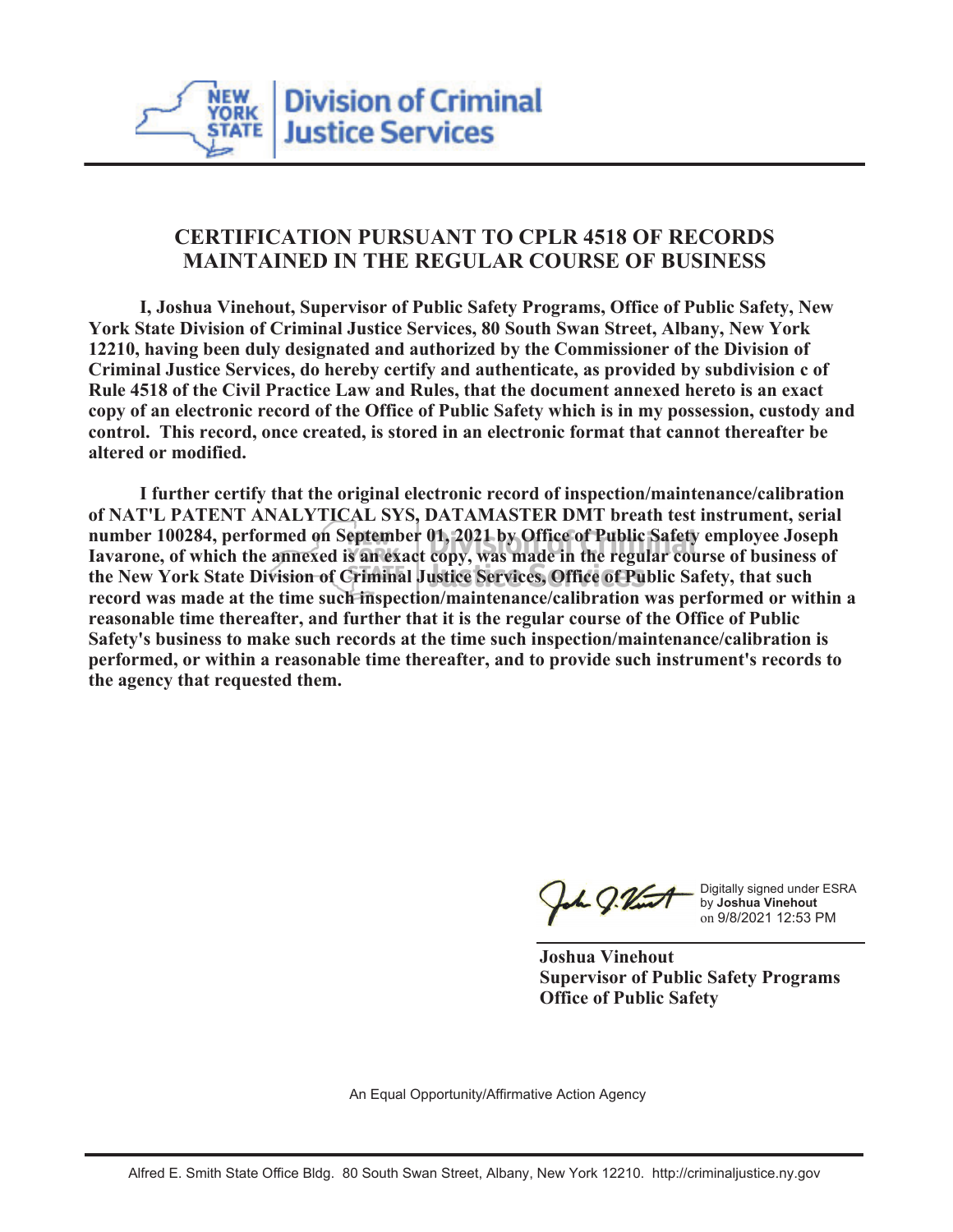## **BREATH TEST INSTRUMENT RECORD OF INSPECTION / MAINTENANCE / CALIBRATION**

**Name of Submitting Agency: Washington County Sheriff`s Dept Manufacturer: NAT'L PATENT ANALYTICAL SYS Model: DATAMASTER DMT Serial Number: 100284 Date: September 01, 2021**

| <b>Test No</b> | <b>Test Result</b> | <b>Simulator Temperature</b> |
|----------------|--------------------|------------------------------|
|                | 0.100%             | 34.00 degrees centigrade     |
|                | 0.100 %            | 34.00 degrees centigrade     |
|                |                    | 34.00 degrees centigrade     |
|                | 0 101 %            | 34.00 degrees centigrade     |

**Reference Solution Lot Number: 21170 Reference Solution Standard: 0.10 % at 34.0 degrees centigrade**

 **I hereby certify that I have performed any necessary maintenance procedures and calibrated NAT'L PATENT ANALYTICAL SYS breath test instrument model DATAMASTER DMT, serial number 100284, and have determined that it is accurate and reliable for the determination of ethyl alcohol in the blood by analysis of the breath. The instrument's test results are recorded above and this instrument satisfies all limits and standards established by the New York State Commissioner of Health as enumerated in Part 59, Subchapter D of Chapter II, TITLE 10 (Health) of the Official Compilation of Codes, Rules and Regulations of the State of New York, (10 NYCRR Part 59) as amended.**

 **I further certify that I made the entries in these records of inspection/maintenance/ calibration at the time that such inspection/maintenance/calibration of the above identified breath test instrument was performed, or within a reasonable time thereafter.**

Performed by:

Digitally signed under ESRA by Joseph Iavarone on 9/1/2021 10:21 AM **\_\_\_\_\_\_\_\_\_\_\_\_\_\_\_\_\_\_\_\_\_\_\_\_\_\_\_\_\_\_\_\_\_\_\_\_**

**Joseph Iavarone Highway Safety Equipment Technician Breath Analysis Operator Permit # 44106** Reviewed by:

Digitally signed under ESRA by Frank Sgarlata on 9/8/2021 8:26 AM

**\_\_\_\_\_\_\_\_\_\_\_\_\_\_\_\_\_\_\_\_\_\_\_\_\_\_\_\_\_\_\_\_\_\_\_\_\_\_\_\_**

**Frank Sgarlata Breath Analysis Technical Supervisor**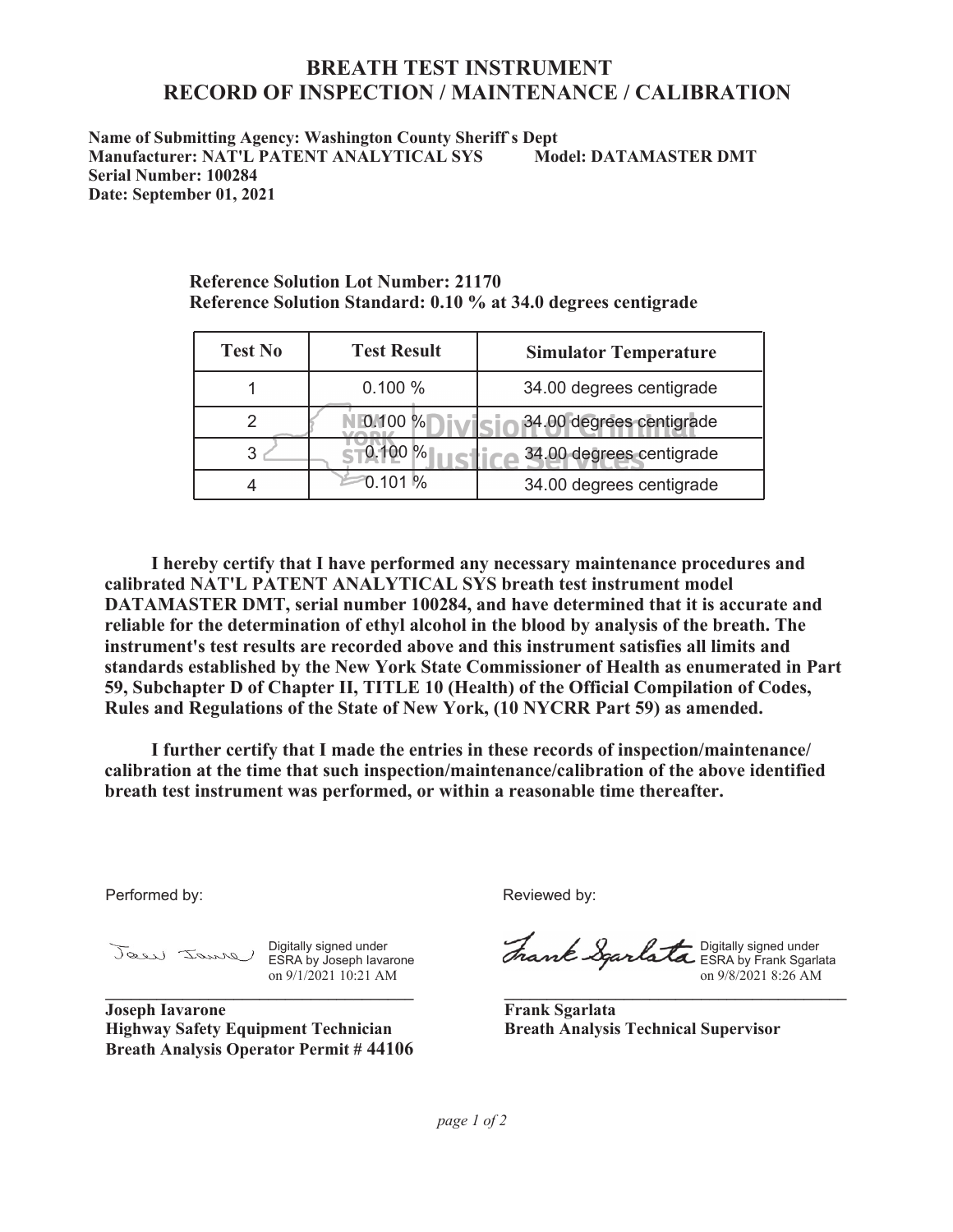## **BREATH TEST INSTRUMENT RECORD OF INSPECTION / MAINTENANCE / CALIBRATION**

**Name of Submitting Agency: Washington County Sheriff`s Dept Manufacturer: NAT'L PATENT ANALYTICAL SYS Model: DATAMASTER DMT Serial Number: 100284 Date: September 01, 2021**

**1. General Appearance and condition of this device ----------------------------: N/A**

**2. Check controls and indicators ----------------------------------------------------: OK**

| 3. Check breath flow system       | -. OK -                                                            |
|-----------------------------------|--------------------------------------------------------------------|
| 4. Check printer operation ------ | $N_{\text{VORK}}$ Division of Criminal<br>Hustice Services --: N/A |

**5. System cycles through all modes ------------------------------------------------: OK**

**6. Record any repairs made to this instrument and list services provided: CHECKED REMOTE OPERATION, RAN DIAGNOSTIC AND TECHNICIAN TESTS, VERIFIED CALIBRATION.**

Performed by:

Digitally signed under ESRA by Joseph Iavarone on 9/1/2021 10:21 AM **\_\_\_\_\_\_\_\_\_\_\_\_\_\_\_\_\_\_\_\_\_\_\_\_\_\_\_\_\_\_\_\_\_\_**

**Joseph Iavarone Highway Safety Equipment Technician Breath Analysis Operator Permit # 44106** Reviewed by:

Digitally signed under ESRA by Frank Sgarlata on 9/8/2021 8:26 AM

**Frank Sgarlata Breath Analysis Technical Supervisor**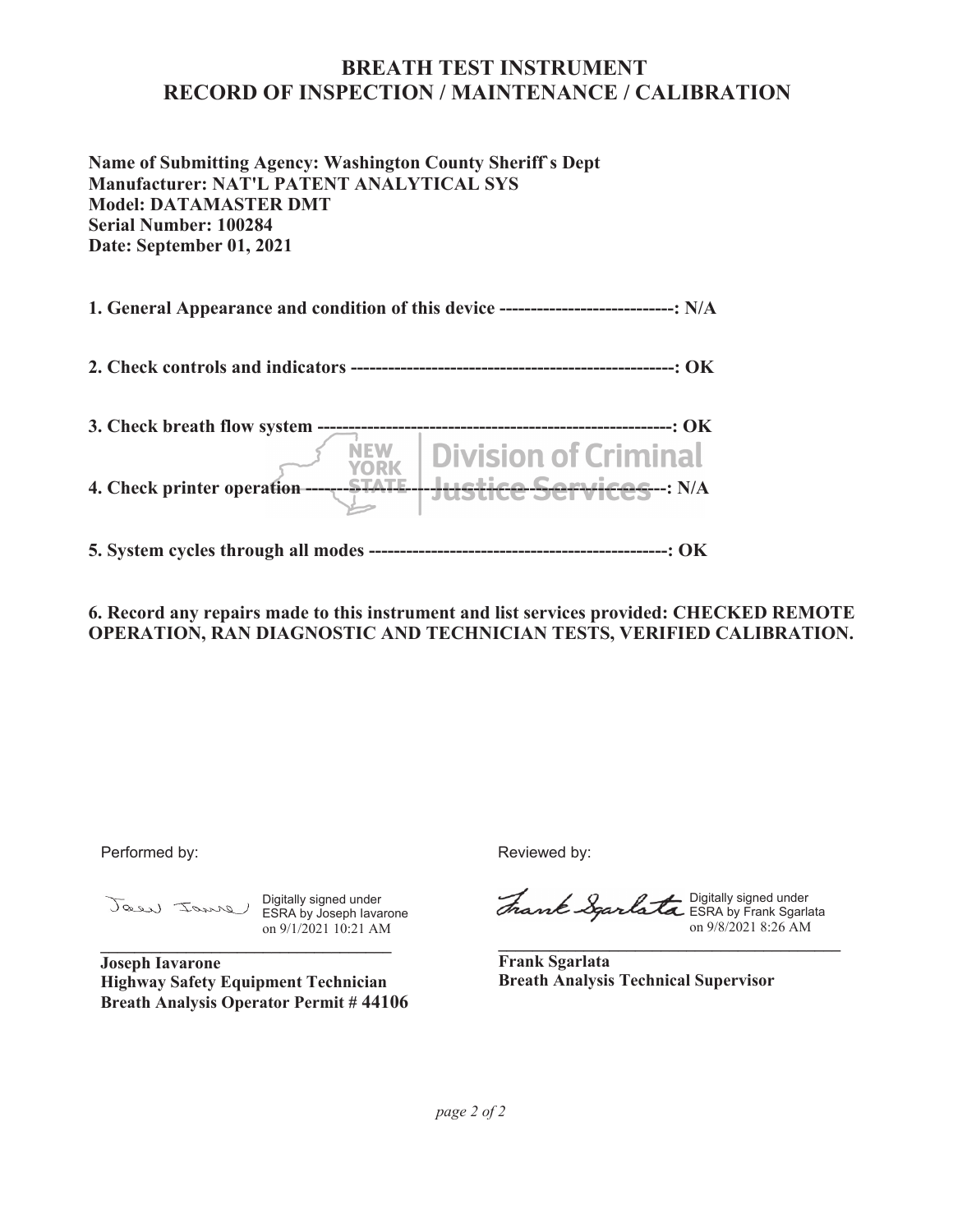-------------------WASHINGTON CO.<br>SHERIFF'S OFFICE<br>DATAMASTER dmt: 100284 

Date: 09/01/2021

Nominal =  $0.100$  g/210L

| <b>BLANK TEST</b>                 | 0.000    | 09:33 |  |
|-----------------------------------|----------|-------|--|
| INTERNAL STANDARD                 | VERIFIED | 09:33 |  |
| REFERENCE STANDARD TEMP           | 34.00c   |       |  |
| REFERENCE STANDARD                | 0.100    | 09:34 |  |
| <b>BLANK TEST</b>                 | 0.000    | 09:34 |  |
| REFERENCE STANDARD TEMP           | 34.00c   |       |  |
| STANDARD<br>REFERENCE             | 0.100    | 09:35 |  |
| <b>BLANK TEST</b>                 | 0.000    | 09:36 |  |
| STANDARD TEMP<br><b>REFERENCE</b> | 34.00c   |       |  |
| STANDARD<br><b>REFERENCE</b>      | 0.100    | 09:36 |  |
| BLANK TEST                        | 0.000    | 09:37 |  |
| STANDARD TEMP<br><b>REFERENCE</b> | 34.00c   |       |  |
| STANDARD<br>REFERENCE             | 0.101    | 09:37 |  |
| <b>BLANK TEST</b>                 | 0.000    | 09:38 |  |
|                                   |          |       |  |

Average =  $0.1003$ <br>Std Dev =  $0.0005$